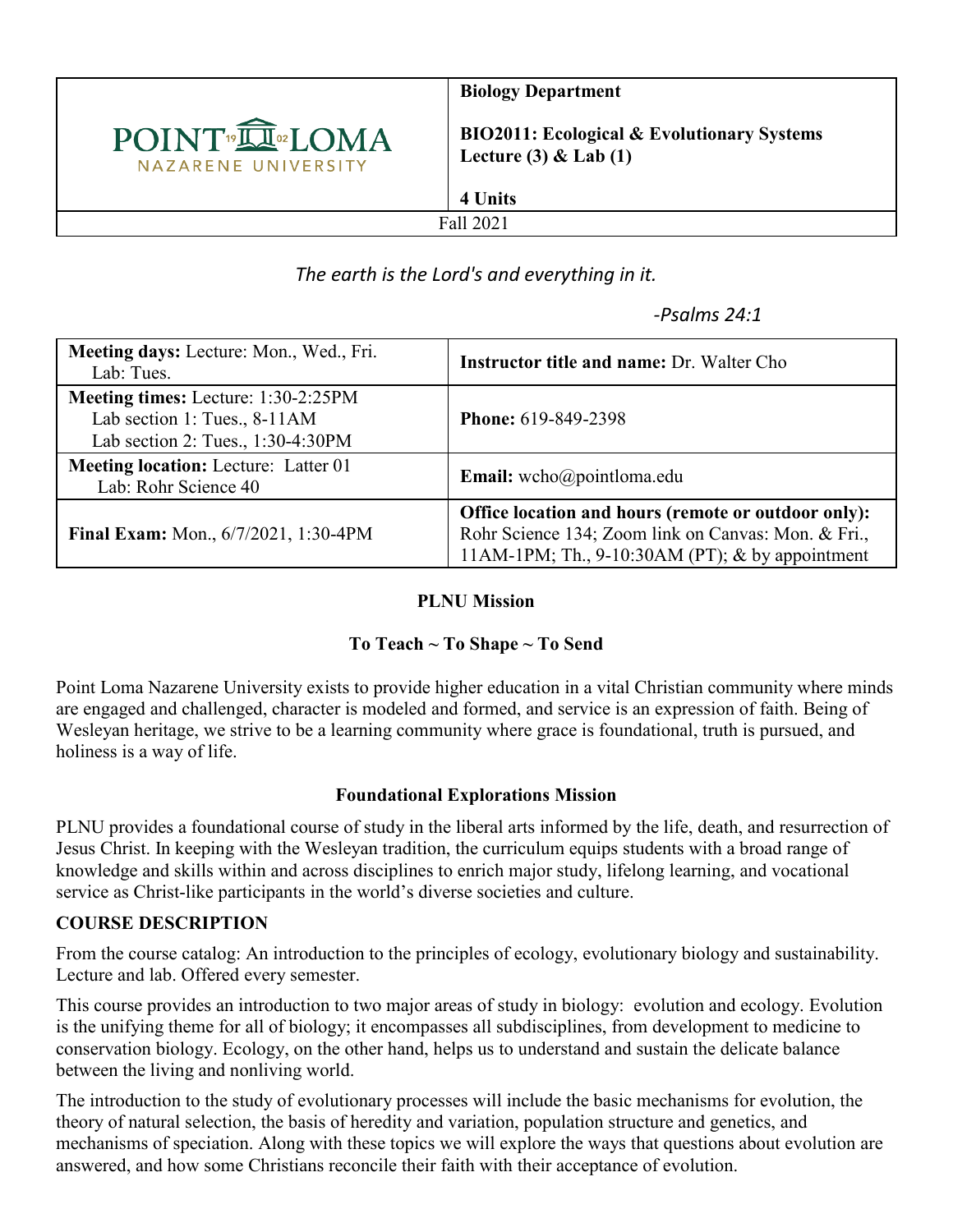The introduction to the study of ecological systems will include an examination of both biotic (living) and abiotic (non-living) elements of the environment that influence the distribution and abundance of organisms. Population, community, and ecosystem level ecology are addressed, especially in light of man's influence on nature and nature's influence on man. We will then discuss how we can apply ecological principles to improve conservation of species and consider our responsibility to care for God's creation through sustainability.

Our hope is that you develop an appreciation for the complexity and beauty of living systems, and develop awe and respect for the Creator through study of His creation.

## **COURSE LEARNING OUTCOMES**

On completing BIO2011 you will be able to:

- assess the status of modern evidence for the theory of biological evolution as an explanation for the diversity, commonalities, and ancestry of living organisms.
- articulate the relationship between scientific understandings of evolution and Christian concepts of creation.
- describe how interactions between organisms and their environment influence populations, communities, and ecosystems.
- articulate and defend a position on environmental stewardship drawing on both biological and world views
- design and conduct an independent investigation applying the processes and tools of scientific inquiry (both hypothesis testing and discovery science) to test biological hypotheses.
- prepare and analyze graphs drawing valid scientific conclusions.

**FOUNDATIONAL EXPLORATIONS LEARNING OUTCOMES**<br>Select questions on the final exam will be used to assess Foundational Explorations Learning Outcome 1d. Critical Thinking: Students will be able to examine, critique, and synthesize information in order to arrive at reasoned conclusions.

### **REQUIRED TEXTS AND RECOMMENDED STUDY RESOURCES**

Required textbook:

• Brooker et al., "Principles of Biology," 3rd ed. (ISBN 9781260708325)

Required supplemental material:

- Book "Origins", by Haarsma and Haarsma (ISBN 9781592555734)
- iClicker 2 Everyone must have their own iClicker 2 and it must be registered with the first 6 digits of your ID number. They are available in the bookstore or [online](https://store.macmillanlearning.com/us/product/iClicker2-student-remote/p/1498603041)
- Access to a **computer with a camera**, and **reliable internet service**. Please email me ASAP if you have any technology challenges!! PLNU is committed to helping students have access to these materials.
- A **somewhat private learning space**. Please email me ASAP if you do not have access to such a space so that we can make a plan for your success.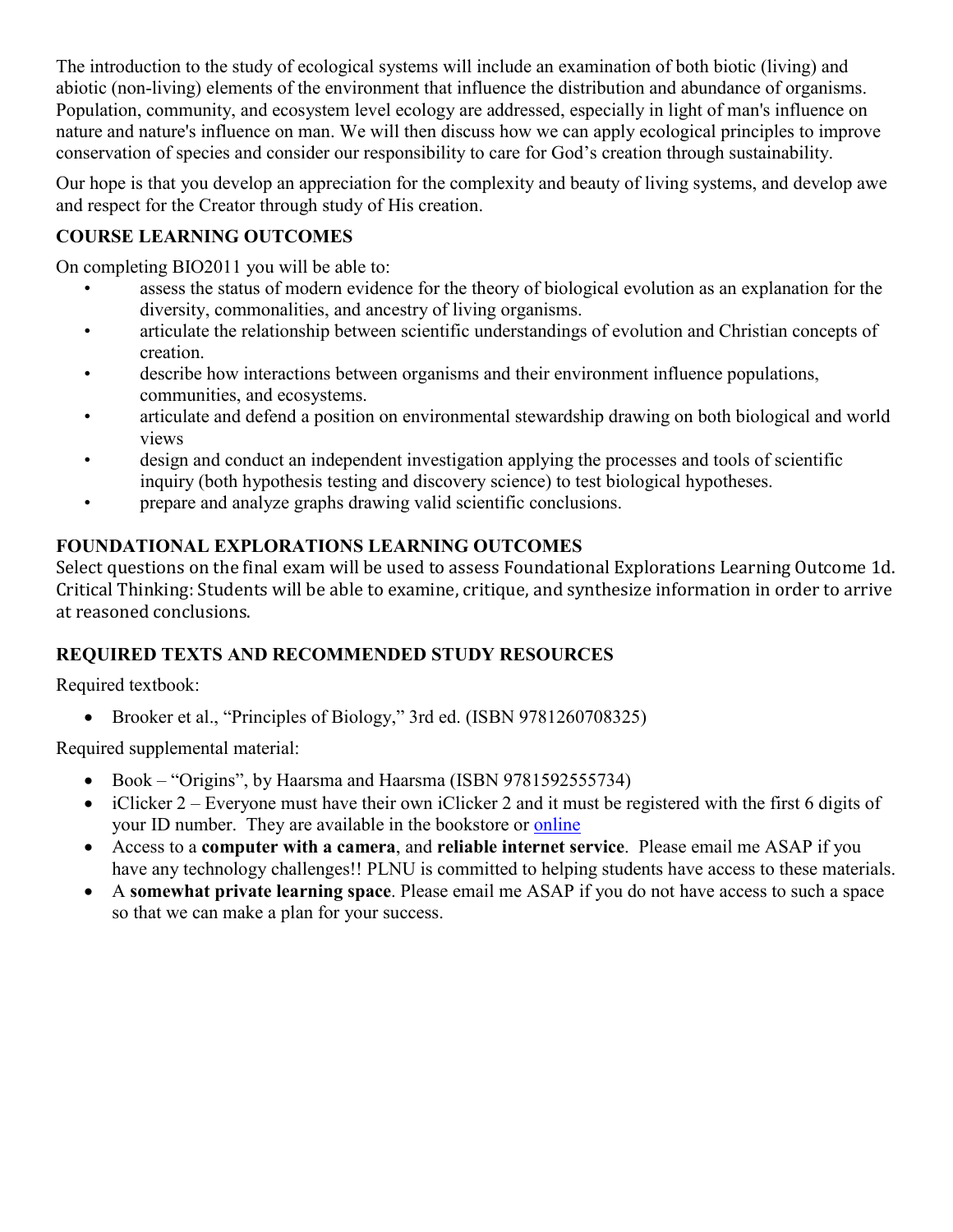#### **ASSESSMENT AND GRADING**

Your grade for this course will be based on five distinct evaluation tools: exams, online quizzes, homework assignments, laboratory experience, and special projects. Each is described in detail below.

- 1. **Quizzes (15%):** Quizzes will cover both the course content and the reading material. One goal of the quizzes is to hold students accountable for the assigned reading or online lectures. Most of the quizzes will be available on Canvas (online), others will be in class. You will be given fair notice and have an adequate window in which to complete the quiz. If taking the quiz online, no quizzes will be accepted after the time window has expired (so don't ask for an exception). For online quizzes, you will generally have about 20 minutes to complete the quiz, you may not have discussions with other students, and they will be deployed using the Honorlock system in Canvas.
- 2. **Outside reading/discussions/assignments/problem sets (15%):** There will be several different assignments that relate to the course material. All assignments will be listed on Canvas and you will be given fair notice as to when they are due.
- 3. **Special Projects (5%):** There will also be a reflection project assigned during the semester related to the intersection between faith and science (details to come later). You will also complete a
- 4. service learning project during the semester (more information on this later).
- 5. **Three examinations (10% each) and a Final (15%):** Students are expected to take the exams on the days scheduled unless they have a written excuse cleared by the instructors no later than the Friday preceding the exam. If there is an approved conflict you will be expected to take the exam prior to the scheduled time. Missing an exam due to illness will require medical verification. Unexcused misses will result in a zero grade. You will have two weeks from the time exams are handed back to discuss possible corrections, after which the grade becomes permanent. Exams will cover all material assigned, including assigned chapters from "Origins." In addition to the material that will be covered in lecture, each exam will include questions from material assigned but not discussed directly in class. This is intended to begin developing the skills necessary for independent learning. Exams may be deployed using the Honorlock system in Canvas.
- 6. **Laboratory Grade (20%):** You are required to attend all lab sessions. Attendance, participation, and lab assignments will determine your lab grade for the semester.

| Percentage breakdown                     |       | Approximate grade breakdown |                      |  |
|------------------------------------------|-------|-----------------------------|----------------------|--|
| 3 exams $(10\%$ each) and Final $(15\%)$ | 45%   | Percentage range            | Letter grade earned* |  |
| Quizzes                                  | 15%   | $90-100%$                   | A                    |  |
| Outside reading/discussions/assignments  | 15%   | 80-89%                      | В                    |  |
| Special projects                         | $5\%$ | 70-79%                      | C                    |  |
| Laboratory experience                    | 20%   | $60 - 69%$                  |                      |  |
| <b>TOTAL</b>                             | 100%  | $< 59\%$                    | F                    |  |

\*Notes about grades:

- 1. Plusses and minuses (e.g., B+/A-) will be determined at the instructors' discretion. A major factor in this decision will be class participation.
- 2. Freshmen earning an F will be offered the opportunity to retake a course once, with the new grade completely replacing the F.

### **STATE AUTHORIZATION**

State authorization is a formal determination by a state that Point Loma Nazarene University is approved to conduct activities regulated by that state. In certain states outside California, Point Loma Nazarene University is not authorized to enroll online (distance education) students. If a student moves to another state after admission to the program and/or enrollment in an online course, continuation within the program and/or course will depend on whether Point Loma Nazarene University is authorized to offer distance education courses in that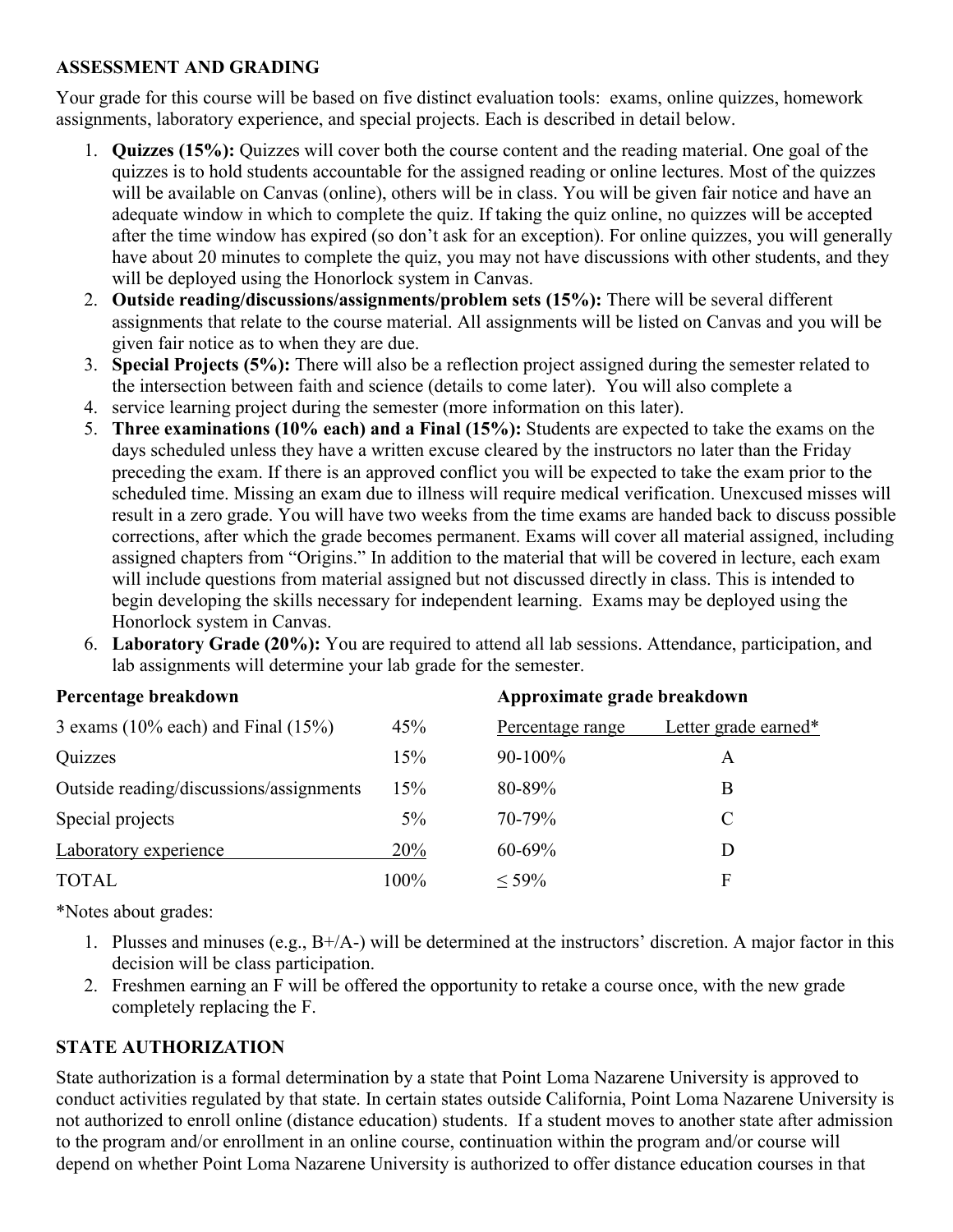state. It is the student's responsibility to notify the institution of any change in his or her physical location. Refer to the map on [State Authorization](https://www.pointloma.edu/offices/office-institutional-effectiveness-research/disclosures) to view which states allow online (distance education) outside of California.

### **INCOMPLETES AND LATE ASSIGNMENTS**

All assignments are to be submitted/turned in by the beginning of the class session when they are due including assignments posted in Canvas. Incompletes will only be assigned in extremely unusual circumstances.

Deadlines will be strictly adhered to. Unless otherwise specified, typically assignments turned in late will be graded as follows: 5% reduction per day, up to 3 days late; more than 3 days late = no credit.

## **PLNU COPYRIGHT POLICY**

Point Loma Nazarene University, as a non-profit educational institution, is entitled by law to use materials protected by the US Copyright Act for classroom education. Any use of those materials outside the class may violate the law.

## **PLNU ACADEMIC HONESTY POLICY**

Students should demonstrate academic honesty by doing original work and by giving appropriate credit to the ideas of others. Academic dishonesty is the act of presenting information, ideas, and/or concepts as one's own when in reality they are the results of another person's creativity and effort. A faculty member who believes a situation involving academic dishonesty has been detected may assign a failing grade for that assignment or examination, or, depending on the seriousness of the offense, for the course. Faculty should follow and students may appeal using the procedure in the university Catalog. See [Academic Policies](https://catalog.pointloma.edu/content.php?catoid=52&navoid=2919#Academic_Honesty) for definitions of kinds of academic dishonesty and for further policy information.

## **PLNU ACADEMIC ACCOMMODATIONS POLICY**

PLNU is committed to providing equal opportunity for participation in all its programs, services, and activities. Students with disabilities may request course-related accommodations by contacting the Educational Access Center (EAC), located in the Bond Academic Center [\(EAC@pointloma.edu](mailto:EAC@pointloma.edu) or 619-849-2486). Once a student's eligibility for an accommodation has been determined, the EAC will issue an academic accommodation plan ("AP") to all faculty who teach courses in which the student is enrolled each semester.

PLNU highly recommends that students speak with their professors during the first two weeks of each semester/term about the implementation of their AP in that particular course and/or if they do not wish to utilize some or all of the elements of their AP in that course.

Students who need accommodations for a disability should contact the EAC as early as possible (i.e., ideally before the beginning of the semester) to assure appropriate accommodations can be provided. It is the student's responsibility to make the first contact with the EAC.

### **PLNU ATTENDANCE AND PARTICIPATION POLICY**

Regular and punctual attendance at all class sessions is considered essential to optimum academic achievement. If the student is absent for more than 10 percent of class sessions, the faculty member will issue a written warning of de-enrollment. If the absences exceed 20 percent, the student may be de-enrolled without notice until the university drop date or, after that date, receive the appropriate grade for their work and participation.

#### **Face masks are required at all times.**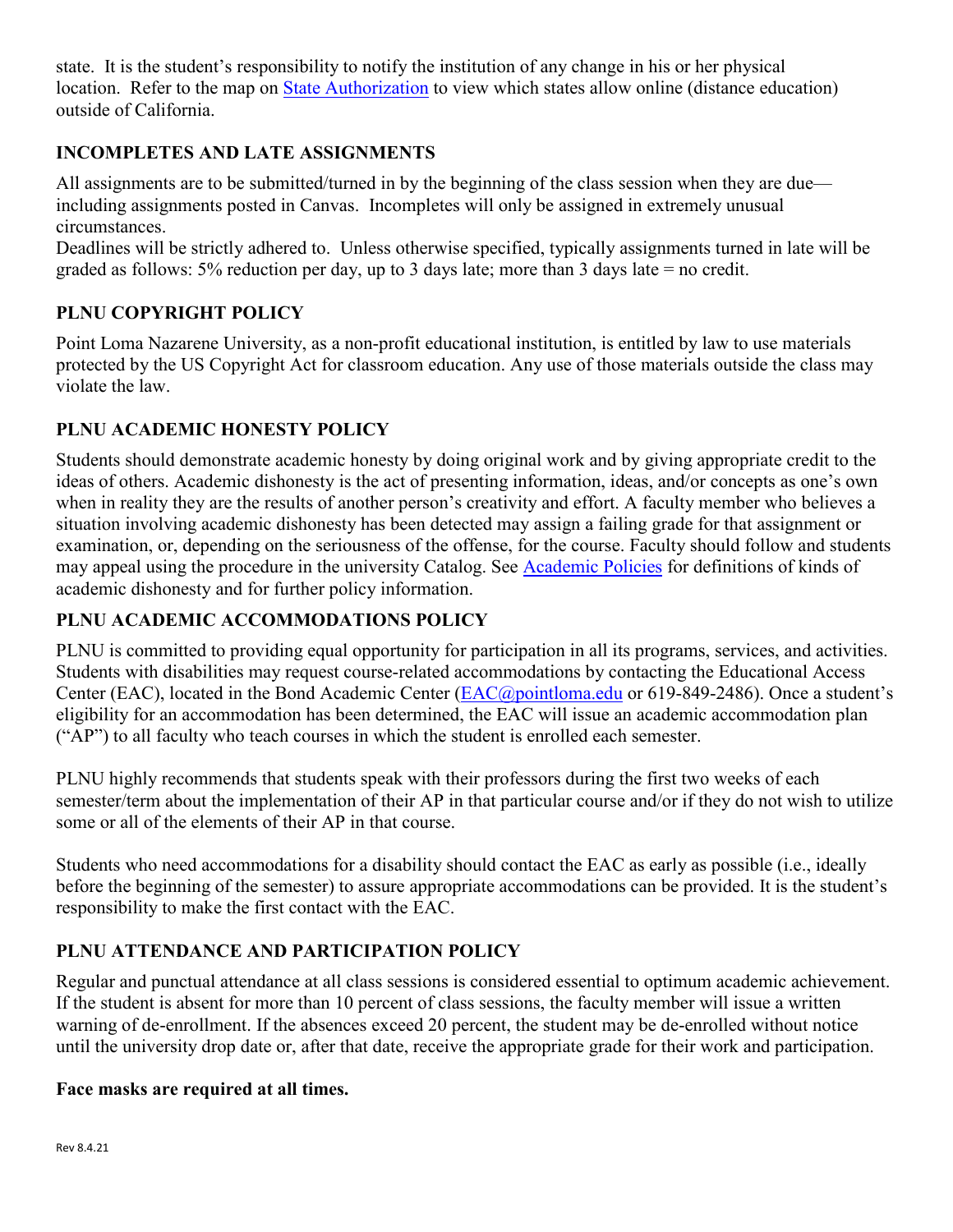#### **PARTICIPATION AND COOPERATION**

In an effort to create the best learning environment possible, all students will be assigned to work in a group – whether in lecture or lab. You may be surprised how much you can learn from one another, especially from people who you may not have chosen to work with. You are expected to show respect to your classmates and instructors by listening when others are speaking, refraining from discussing non-related issues during class, and not belittling the opinions of others, even when you disagree. Behavior intended to embarrass or ridicule others will not be tolerated and will have serious consequences. Likewise, gossip has no place in the Christian classroom.

You will be working in permanent teams that will last all semester so that you can work cooperatively.

I hope that you will participate in class discussions through asking and answering questions.

Although you may discuss readings and lecture material among yourselves, I expect that you will each do your own work. Each assignment (in its entirety) must be written **in your own words**, and no electronic files should be exchanged. Another form of plagiarizing would be to copy and paste answers from a reading which involves using someone else's words as if they were your own. Much of the learning process involves articulating the answer in your own words, and bypassing this step will almost guarantee an inadequate understanding of the material. It is also plagiarism if you use old homework assignments, lab reports, exams, etc. (from previous BIO211/BIO2011 courses) to get ideas for how to complete current homework assignments, labs, and exams.

#### **SPIRITUAL CARE**

Please be aware PLNU strives to be a place where you grow as whole persons. To this end, we provide resources for our students to encounter God and grow in their Christian faith.

If students have questions, a desire to meet with the chaplain or have prayer requests you can contact the [Office](https://www.pointloma.edu/offices/spiritual-development)  [of Spiritual Development](https://www.pointloma.edu/offices/spiritual-development)

### **USE OF TECHNOLOGY**

In order to be successful in the online or hybrid environment, you'll need to meet the minimum technology and system requirements; please refer to the *[Technology and System Requirements](https://help.pointloma.edu/TDClient/1808/Portal/KB/ArticleDet?ID=108349)* information. Additionally, students are required to have headphone speakers, microphone, or webcams compatible with their computer available to use. Please note that any course with online proctored exams require a computer with a camera (tablets are not compatible) to complete exams online.

Problems with technology do not relieve you of the responsibility of participating, turning in your assignments, or completing your class work.

## **IMPORTANT DATES**

| Tentative exam dates |  |  |  |  |  |  |
|----------------------|--|--|--|--|--|--|
|                      |  |  |  |  |  |  |
|                      |  |  |  |  |  |  |
|                      |  |  |  |  |  |  |
|                      |  |  |  |  |  |  |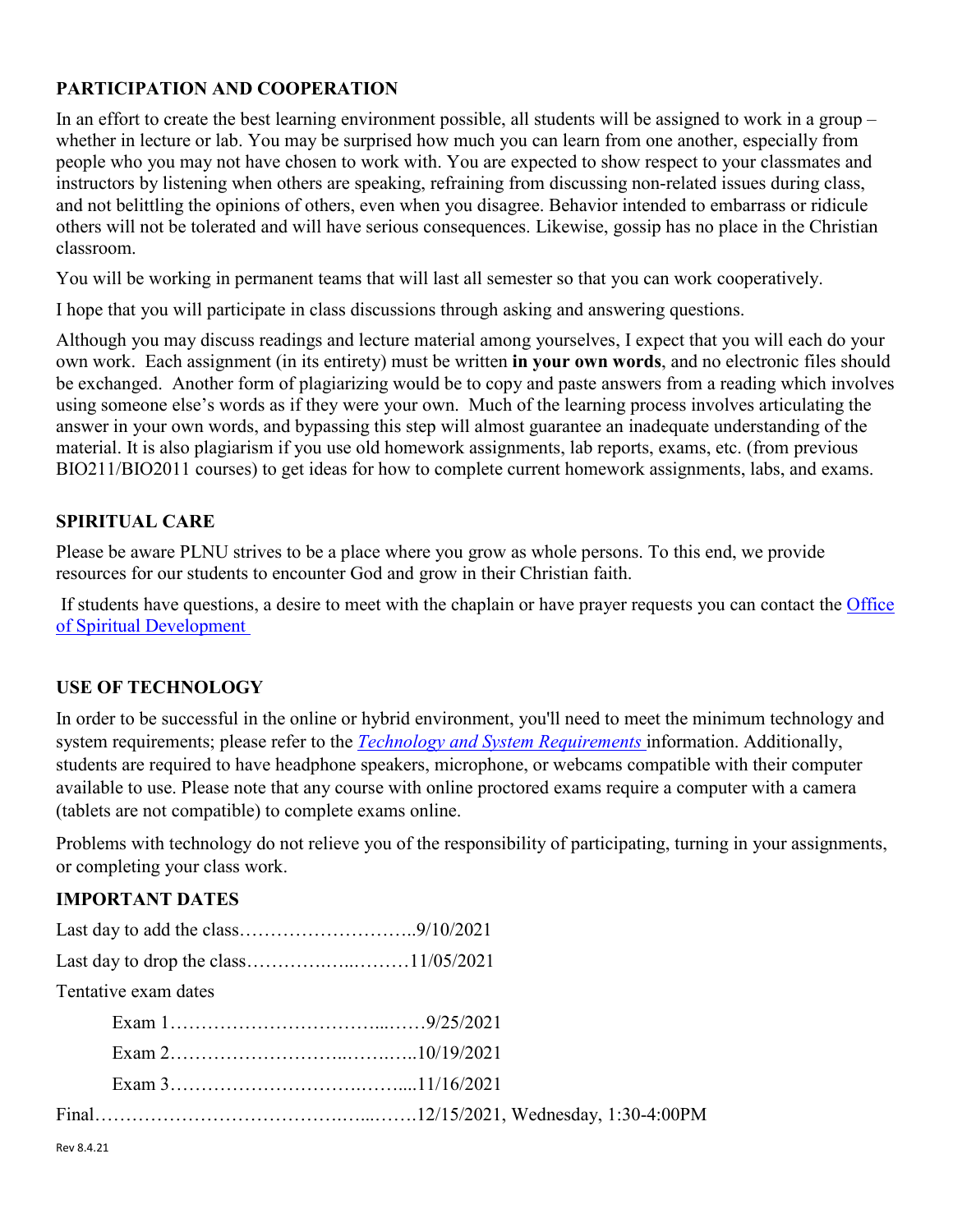#### Holidays.………………………….………………9/06/2021, 10/22/2021, 11/24-26/2021

### **TENTATIVE LAB SCHEDULE: \*\*Note: This lab schedule is subject to change.**

- 9/07 Ecosphere
- 9/14 Hiruna lab
- 9/21 Canyon Lab
- 9/28 Developing Darwinian Explanations (EvoDots)
- 10/05 NO LAB (Intertidal Lab next week Sat.)
- 10/12 Depicting evolutionary relationships (phylogenetic trees)

10/16 Intertidal Lab (Sat., 1:00-3:00PM)

10/19 EXAM 2

- 10/26 Population Genetics (Hardy Weinberg)
- 11/02 *Lottia gigantea* Data, Part 1
- 11/09 *Lottia gigantea* Data, Part 2
- 11/16 EXAM 3
- 11/23 Examining the evidence for evolution through skeletons and skulls, Part 1
- 11/30 Examining the evidence for evolution through skeletons and skulls, Part 2
- 12/07 Climate Change